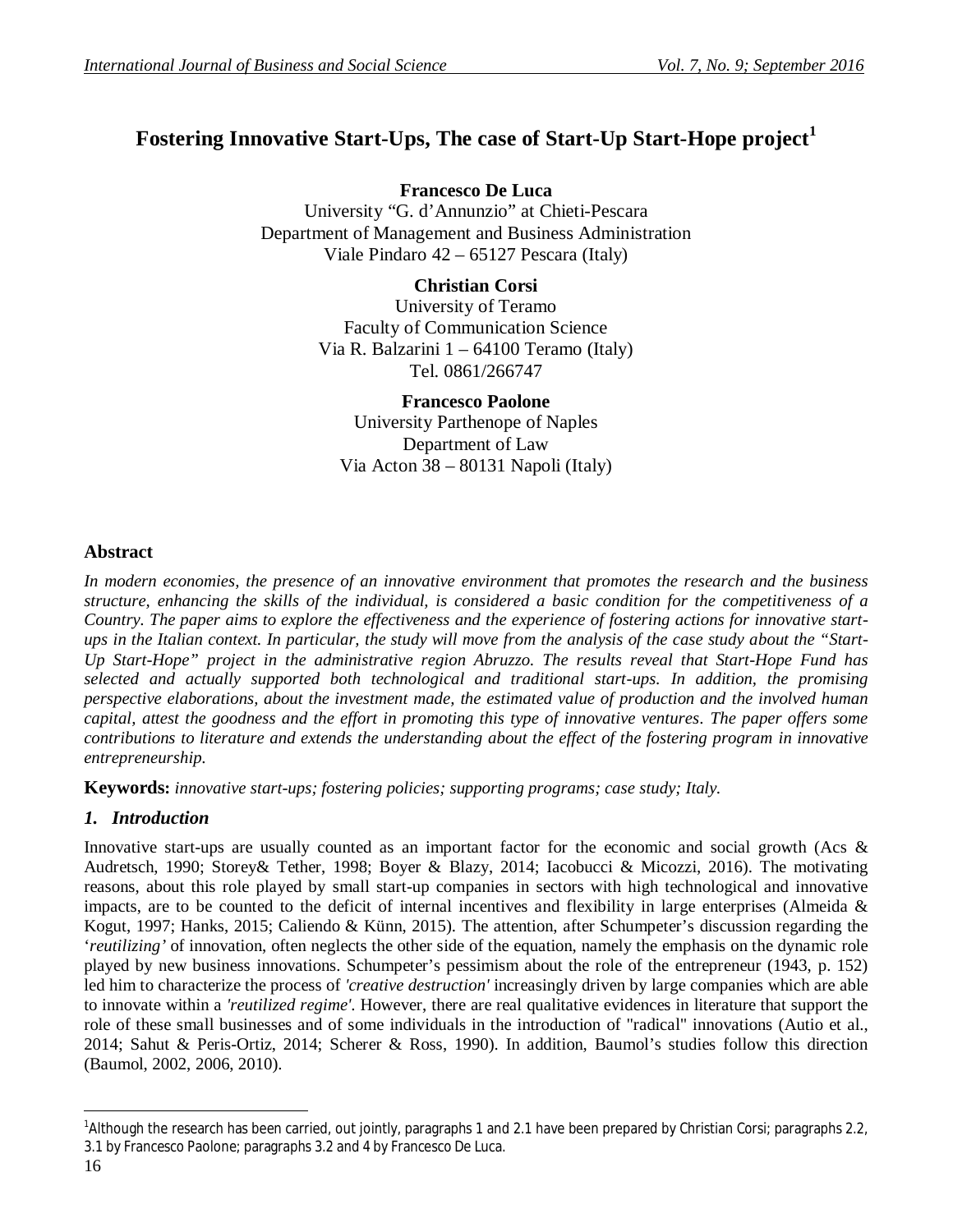Smaller companies are more likely to possess the organizational characteristics which allow the actions needed to exploit the new opportunities (Klotz et al., 2014; Andersson, 2015). In addition, a number of factors, such as financing, government regulations, the motivations and targets of employers provide the basic conditions to small businesses, which are more inclined to embrace the innovations and changes (Nooteboom, 1994; Coeurderoy & Murray, 2014).Then the small start-up businesses are better equipped to take advantage of new technological opportunities through exploration of diversity (Kibler et al., 2014).An empirical support about the link between the logic of the new start-ups and radical innovation is provided by Henderson (1993). In his study, Henderson shows that large firms are less productive than the start-up companies in the exploitation of radical innovations are.

In view of the above, in modern economies the presence of an innovative environment that promotes research and a business structure, which can enhance the results and the skills of the individual, is now considered a necessary condition for the competitiveness of a Country (Baranenko et al., 2014; Padovani & Provenzano, 2015). Being able to create system conditions favorable to the emergence and development of innovative start-ups, it allows, therefore, to provide a significant contribution to the economic growth and employment, particularly among young people, moreover it promotes the development of knowledge on the whole business structure of the country, oriented to high-tech and high skills (Harzing & Giroud, 2014; Mohsin et al., 2015).The relevance of these arguments has attracted the active and concrete interest of policy makers at European and Global level, through cohesive policy and support to the development of such organizational forms, which are essential for global innovative growth. This paper aims just to investigate the effectiveness and the experience of the support actions of the innovative start-ups in the Italian context. In particular, the study will move from the analysis of the case study about the *Start-Up Start-Hope* initiative in the administrative region Abruzzo. Even Italy - lacing the active steps on the European and Global scene - intended to equip itself, with the Decree Law 179/2012, on "Further urgent measures for the Country's growth", of some measures to encourage the creation and development of innovative start-ups, promoting a renewed approach to the public support for entrepreneurship.

The paper aims to provide a cognitive contribution - both in strictly academic perspective and in policy as well about the mechanisms to promote innovation of new innovative companies in the regional context, with reference to the emerging entrepreneurial possibilities and the dissemination of knowledge of technology, considering their effectiveness and value in order to better evaluate and plan the policies and management practices.

## *2. Literature review*

#### **2.1.Innovative start-ups: definitions and characteristic features**

In the current debate it is not always immediate the qualification of "innovative" for a small and medium enterprise. The OCSE (2004, p. 23) identifies the so-called "Innovative Small Medium Enterprises" (ISMEs) in that sub-group of small and medium-sized enterprises which seek to leverage innovation to grow and to gain competitive advantage. Unlike traditional ones, the innovative SMEs tend to use new technologies and / or innovative methods for the production of goods and provision of services. This sector is located largely in the high-tech enterprises (Gualandri & Schwizer, 2008).

In Europe, there is no single definition of innovative start-ups but, in the framework of the European research policy and, more specifically, within the  $7<sup>th</sup>$  *Framework Program*, it is possible to identify some characteristics that innovative start-ups must show to be sure to receive the aids which are compatible with the common market. In order to guarantee the granting of a loan from banks and other financial intermediaries, it would require that the innovative start-up, which receives them, meets, by way of example, at least one of the following requirements:

- (i) It is a "high growth" company, driven by research and development or innovation;
- (ii) It applies for a loan with the purpose to invest it in the production or development of products, innovative processes and/or services;
- (iii)It has won an award for innovation in the last twenty four months, etc.

These are, however, some indicators that cannot be used, *tout court*, to measure innovation because they are often related to the legal context within which the start-ups have been developed. Concerning the elements that characterize these business types it has to be noted that, compared to the traditional start-up companies, the innovative start-ups have to deal with limiting elements and unique emerging issues as well as insidious ones. (Audretsch, 2000; Kanniainen & Keuschnigg, 2004; Antunes & Cavalcanti, 2007).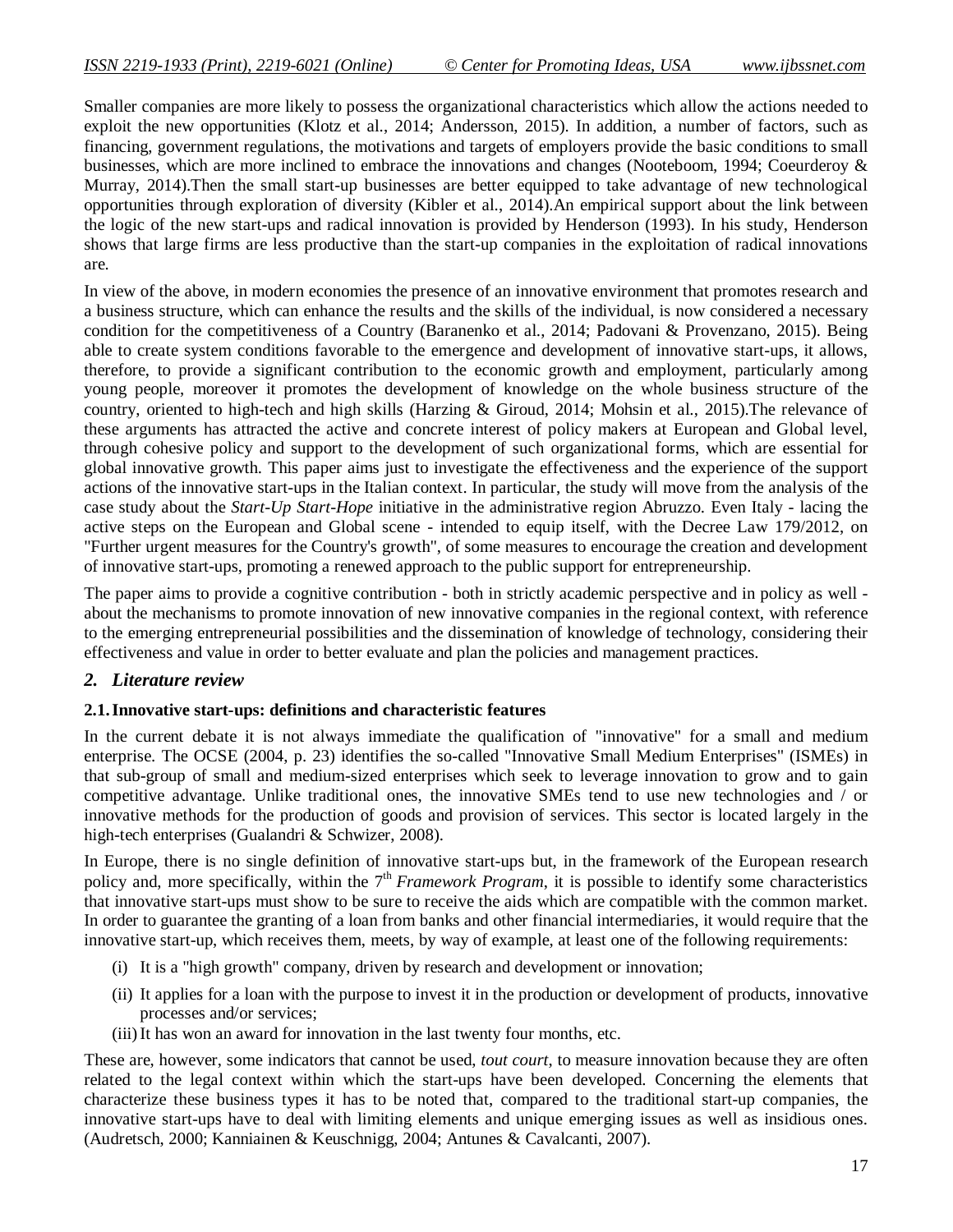Because of the innovative character of their production process or business process, the same are characterized by a lack of track records (Stucki, 2014; Aouni et al., 2013). This means that the potential investors of an innovative start-up cannot get any relevant information about, for example, the production processes of the products or about the relative markets, to be used as reference parameters for the evaluation of a proposed business plan. The value of an innovative project is therefore difficult to judge, even for the most experienced of investors and / or creditors (Festel et al., 2013; Jegelevičiūtė, &Valančienė, 2014). As a result, the gap resulting from information asymmetries between the founder of an innovative start-up and the investor is potentially very high, determining as a direct consequence some issues related to the rationing of credit (Dehlen et al., 2014; Coleman et al., 2016). In fact, the lenders can fractionate the credit, finance only a fraction of the assets and operations, claim a high warranty from founders or reduce the duration of the loans granted (Bonnet et al., 2016).

In addition, other stakeholders may consider the investments in innovative start-up particularly risky, in consideration of the lack of history, reputation and reliable qualitative-quantitative landmarks of the product and of the process (Hyytinen et al., 2015; Cooper, & Kleinschmidt, 1986).Nevertheless, employees may be reluctant to accept a job in such organizations if the risk of bankruptcy is considered high or the same company appears to be unknown to them (Cooper et al., 1994; Ashourizadeh et al., 2014).In addition, providers may be reluctant to grant trade credit, and customers may be skeptical about the reliability and quality of the acquired products. Taken together, these issues will reduce the potential for success and growth of innovative start-ups. In other words, the founders of innovative start-ups who identify the opportunities in order to overcome the problems, associated with the initial asymmetric information, on the interested markets, are likely to lead their new venture with greater success (see for example Binks & Ennew, 1996; Dehlen et al., 2014; Conti et al., 2013).

## **2.2.Policies and supporting interventions of innovative start-ups**

There are two main reasons why the public and private interventions intend to support the creation and the growth of innovative start-ups, particularly technology-based, and the developing of entrepreneurship (Kochenkova et al., 2015). The first is the existence of market failure that would lead to situations of equity gap especially in the early stages of the life cycle of these companies (Commissione Europea, 2001).

The second reason for the policy maker refers to the role that the birth and the development of these companies assume for the economic growth, thus, as a source of spread of social benefits (European Commission, 2005; OECD, 2004, 2006; Lawton, 2002; Dubocage & Rivaud-Danset, 2002; Jääskeläinen et al., 2007).In view of this, the role of the supporting intervention, in the business development of the innovative start-ups, should first be framed in an action plan, with the definition of when and where to intervene, the identification of "operational" objectives and the rules of the game among the public operator and the private operators (European Commission, 2005; Jääskeläinen et al. 2007; McGlue, 2002).In relation to this, it must be defined the types of instruments to be activated, both on the demand side and the supply side of the risk capital, as well as the time horizon of the schemes of intervention. The final phase of this type of analysis should cover the evaluation of public programs in terms of business creation and wealth.

There is a general agreement that the role of the public authorities for the development of innovative SMEs should primarily promote the contextual conditions capable of positively influencing the supply and demand of funds, both formally and informally (David et al., 2000). The development of a private market for risk capital, for innovative SMEs, requires that any obstacles of tax and legal nature should be removed, that a managerial culture should be promoted and some specific markets should be created for the listing of the innovative companies, that facilitate the exit strategy of the venture capitalists (Prianichnikov, 2013; Wongsunwai, 2013). The direct intervention is realized with the creation of funds and public capital funds or funds in partnership with private capital. The beneficiaries should be specific types of businesses and / or stages of development, suffering from insufficient supply of private funds. The guiding principle of these interventions is that of the 'risk sharing', whereby the use of public funds should be carried out, apart from the preliminary stages of seed, only in the presence of private funds alongside them, in the context of schemes of public-private partnership (OECD, 2006). An interesting aspect of the debate affects precisely the specific theme of direct government intervention in the development of the venture capital market and the negative and limiting potential aspects (Lelux & Surlemont, 2003). In particular, the direct government intervention can produce negative effects on the development of the venture capital market for two reasons: non-optimal allocation of resources and the increase, rather than the decrease, of the barriers to entry in the sector for private capital (Szerb et al., 2013; Cumming & Dai, 2010).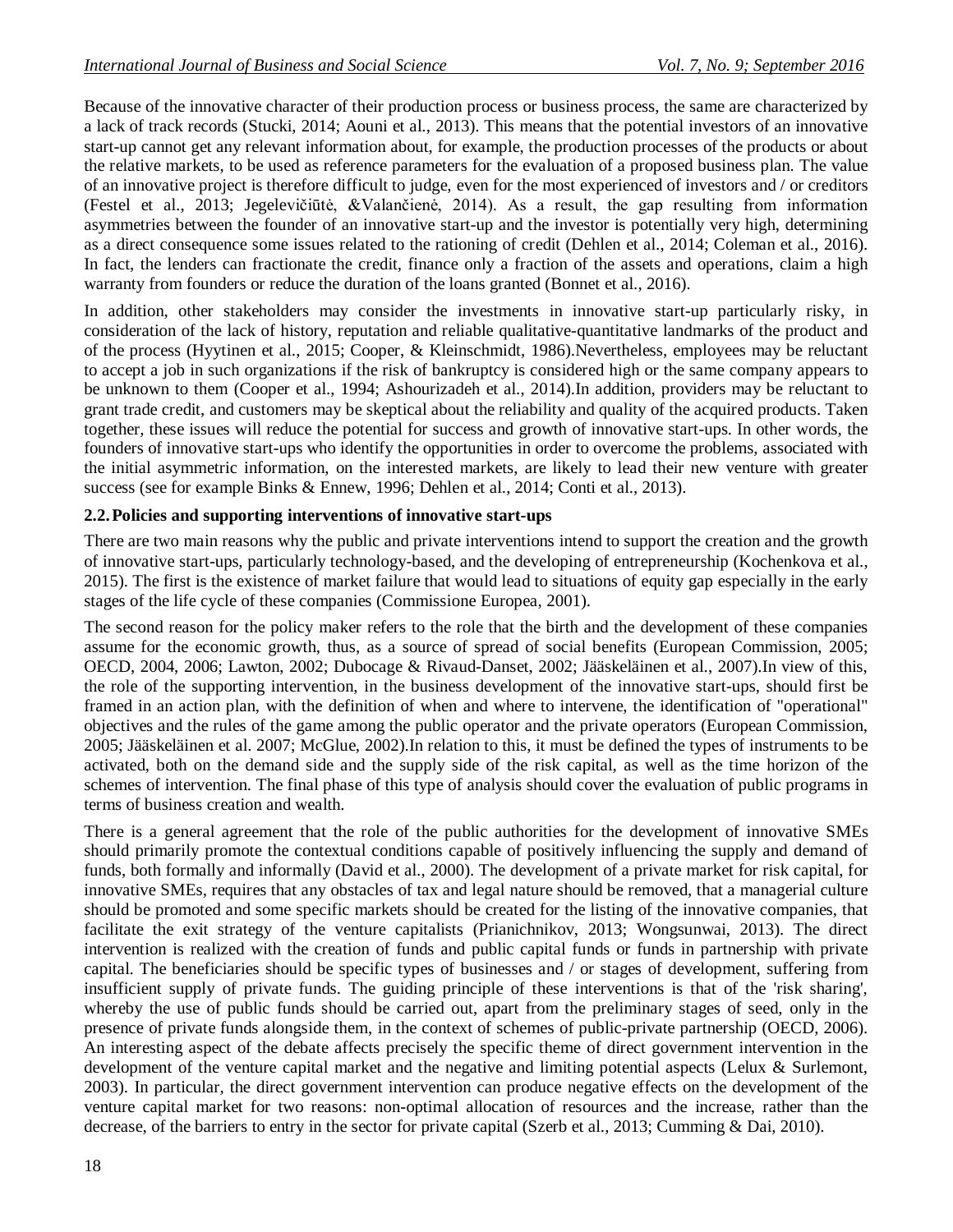The causes of these situations are due primarily to the fact that the management of funds is delegated to public managers who are missing of experience for the selection of the initiatives and do not enjoy the same incentive schemes of private managers (Lerner, 2002).Secondly, it has to be also highlighted the risk of crowding out the private capitals from the public ones (Cumming & MacIntosh, 2006). In this way, the marginal projects would be left to the private, by determining a so-called "market for lemon" (Ibrahim, 2014). However, this hypothesis does not seem to be reflected in the empirical studies conducted so far (Lelux & Surlemond, 2003).

## *3. Analysis of a case study: The Project Start-Up Start-Hope in the Abruzzo region*

#### **3.1. Methodological and defining elements**

Consistent with the aims of the paper about the effectiveness of the supporting mechanisms of the innovative start-ups, here below we report the results deriving from the analysis of a case study in the context of the Italian region Abruzzo, in particular the role played by the project "Start-Up Start-Hope".

Start-Up Start-Hope is a revolving fund POR FESR 2007-2013, 1.2.2 activities. It is dedicated to the creation and growth of innovative companies able to create jobs, attract capital and talents, and promote the development of the area and the Country. The Start-Up Start-Hope Fund supports small innovative enterprises operating in Abruzzo, through participation in risk capital. Its first budget consists of  $\epsilon$ 13,395,295.00. The evaluation process established by the Fund consists of three basic steps:

- 1. Pre-screening phase, merely formal, based on documentary;
- 2. Evaluation phase of merit, aimed to the technical analysis of the initiative;
- 3. Strategic evaluation phase, aimed to consider the strategic opportunities in the regional key context.

The transactions, which pledged the available plafond, were 27; with this study, we gather the detailed information of each transaction in order to produce a comprehensive empirical analysis on the creation of startups in Abruzzo. Based on the nature of the data to be analyzed, it was decided to have as a benchmark the methodology used by the Venture Capital Monitor, namely VeM (monitoring instrument of venture capital operations in Italy).

#### **3.2.Empirical evidences emerged by the project**

#### *Start-up Status*

The Start-up Start-Hope project has given flexibility to the start-ups relatively the legal status at the time of submission of the application. In fact, despite being required for the established start-ups the legal form of a capital company, it was also envisaged the possibility of welcoming business ventures even by incorporating start-ups. Running a first analysis of the available data on the distinction between established start-ups and incorporating start-ups, it is clear that this option has proved an interesting success. Among the considered 27 start-ups, in fact, 11 (41%) turn out to be the incorporating start-ups (Figure 1).

Moreover, examining the data on the intensity of the investments allocated to the two analyzed types, it shows that the established start-ups count in percentage, in terms of allocated resources, a more substantial amount of funds, accounting for 58.75% of the available amount against 41, 25% concerning the incorporating ones. The following graph on the intensity of resources and the distribution of the same between the two considered forms shows that, although the average investment is comparable, reaching the proximity to  $\epsilon$  500.000, the higher amounts in absolute have been conferred to the established start-ups. (Figure 2).

#### *Start-Up Stage*

A further distinction has been made in relation to the stage of life of the start-up, defined as 'firm stage' with respect to the validation of the product / market combination. For this purpose it has been used the well-known tripartite classification: seed capital, start-up capital, expansion capital. From data analysis (Figure 3), we can note that, in line with the trend noted by VeM for the investments in domestic venture capital, most of the operations fall within the macro-area defined "early stage," within which there is a high abundance of investments in seed capital.

Significant is the evaluation of the distribution of the resources, assigned within the identified market segments, as shown in the figure below (Figure 4). The graphic evidences point out that each of the observed categories, also, hosts those start-ups recipients of the higher amounts.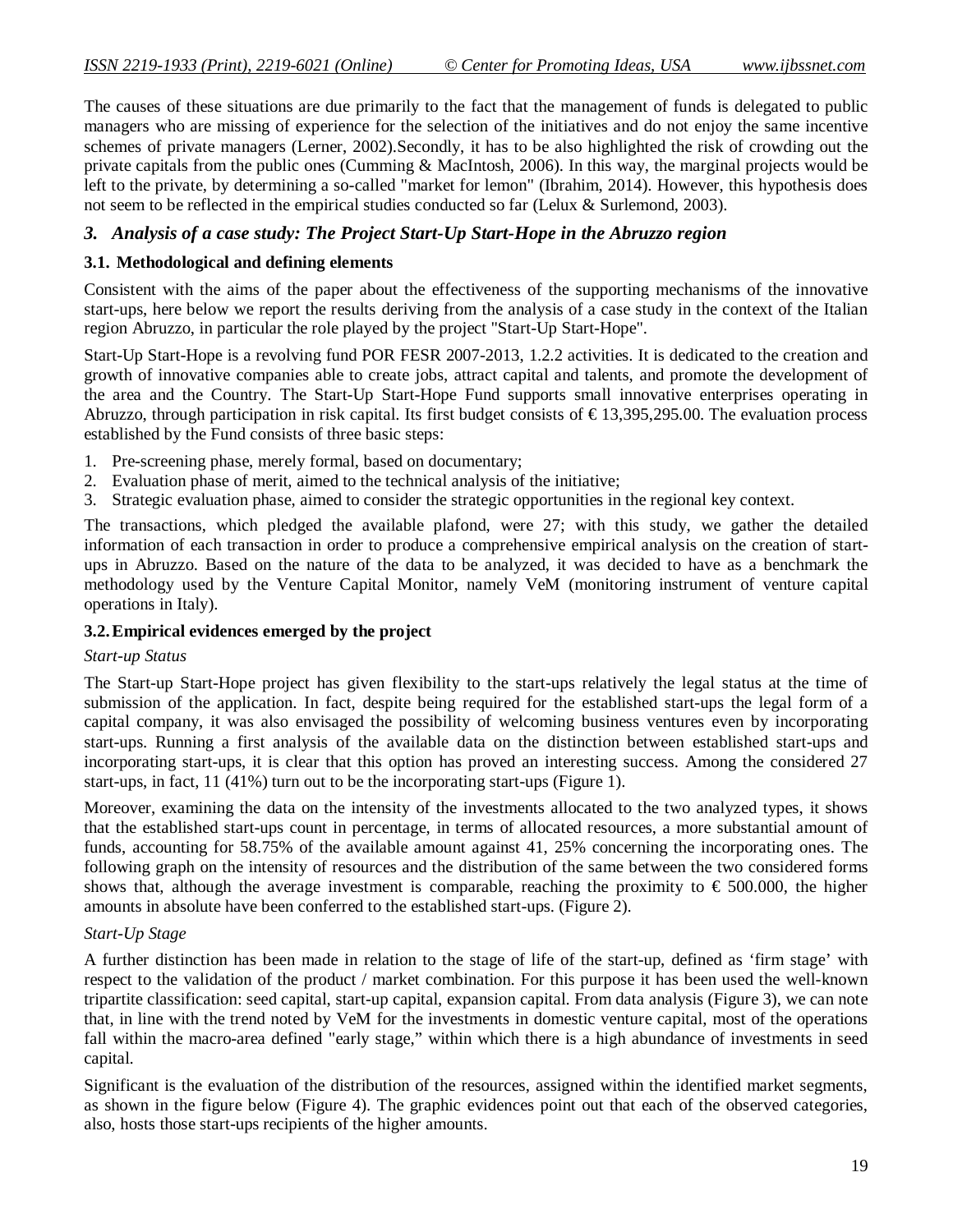Such result confirms the necessity of conducting, in the analysis of small and new reality as the start-ups, evaluations of global character which keep in opportune consideration heterogeneous elements: from the background of the start-up - to the proponent team, from the expected profit - to the innovation of the business.

#### *Investment type*

The selected start-ups have also been divided keeping in mind the background of every one in comparison to the investment assigned to them by the Start-Hope Fund. The 27 investment transactions were divided: in "initial", when the Start-Hope Fund has represented, for the funded start-up, the first and only intervention; in "coinvestment" in the event that the selected start-up, in addition to the investment granted by the initiative Start-Hope, has been funded by other investors. This fact, besides allowing us a great knowledge of the examined situation, if observed in ampler sense and with the support of the geographical origin, it is also a revealing datum of the emergent network induced by the project in examination.

Figure 5 highlights, in fact, that on 22% of start-ups in the portfolio there has been a co-investment; this result, on the one hand, enhances the credibility of the selected start-ups since they are also accredited by other investors; on the other hand, and consequently, it certifies the affirmation of the Start-Hope Fund within the National Venture Capital environments.

#### *Origin of the deal*

The datum on the origin of the deal verifies the activity to which the realization of the operation is referable; to the light of this reference the start-ups in portfolio have been divided into the categories of: private enterprise, corporate spin-off, and academic spin-off. In light of the effected analyses, the entrepreneurial initiatives of private matrix are located as undisputed protagonists, both in terms of selected start-ups and in terms of funds destined to them. (Figure 6).

On this result that perfectly lines up it to the national trend on investments measured by VeM it is interesting to make two orders of considerations; first, as evident from the graph below (Figure 7), it is observed that, although in overwhelming minority, the only case definable as academic spin-off has been beneficiary of the highest invested amount. This evidence points out the promotion role and the reputation that the University has always fulfilled as an "incubator" of new ideas.

#### *Allowed Investment*

The amount available in the Start-Hope Fund, as noted, was of  $\epsilon$  13,395,295.00 and an equal number of funds were committed in the 27 selected operations. We remember that the maximum amount that might have been granted, in accordance with the public notice, was of  $\epsilon$  1.5M for start-up; within that value, the minimum involved amounts were in the proximity of  $\epsilon$  100.000 (unit of measure in the graph coded as k) and maximum of €1 Million. For the purposes of a more detailed analysis and a better understanding of the phenomenon, it has been made a breakdown of the commitments in five investment groups (Figure 8), respectively: investments of up to 200k, up to 400k, up to 500k, up to 700k and within the one million euro. Note also that, for all the selected operations, the Start-Hope Fund stood as "Lead Investor": that is, at closure of the assistance, the Start-Hope Fund will be the operator that has invested the largest share of venture capital in each of the deal made. From the allocation made for investment groups, it has become clear that the more "populous" grouphas been "up to 500k"; this amount approaches to the average amount invested for the transaction, measured in  $\epsilon$ 496.122,04.

#### *Economic sector of activity*

The Start-Up Start-Hope project, as already mentioned, was applied to the small new start-ups, innovative in sectors both innovative and traditional. In this regard, by the results obtained from the investigated companies, the following six main areas were detected (Figure 9): ICT, agri food, industry, energy, medical, service.

It is evident that the ICT sector, in accordance with the national trend reported by VeM, is the sector most experienced by the start-ups. In this regard, it should be specified that the ICT, intended as a base technology incorporated into products and services, is a heterogeneous area that encompasses, within its structure, further sub-categories of services and / or products definable to various title "digital". We mention, for this purpose, the most common sub-categories in Start-Hope portfolio: web and mobile application, software application, analytic tools, platforms.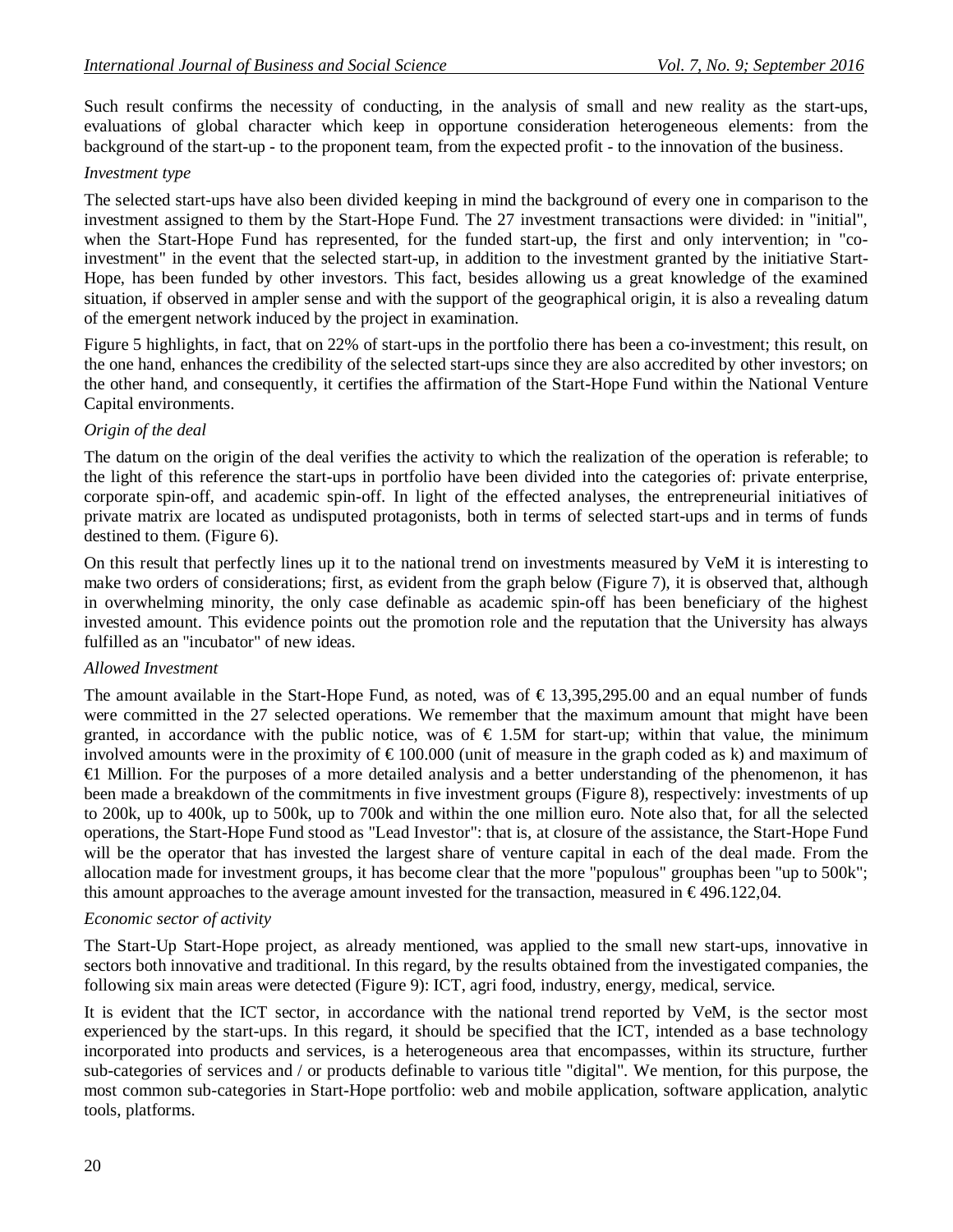In light of the graph shown on the next page (Figure 10), it is interesting to note that, although the ICT sector is the most financed, the higher investment falls within the medical sector, followed by investments granted in favor of the start- up of service and energy sectors.

#### *Estimated value of production*

The estimated value of the production has been analyzed starting from the plans drawn up by the management of the start-ups for the three following annuity and taking into account the stage of the selected start-ups. Therefore, considering as year of reference the one of the application, in the case of seed capital, the perspective data for the third year following the same has been used, in the case of start-up capital, that of the second year, and in the event of expansion, that of the first year. The data obtained have been divided into the following five value ranges: up to 1.5M€, up to 2.5 M€, up to 3.5M€, up to 5M€ and more than 5M€. (Figure 11). Note that, in the established bands, it is not included the data related to the start-up of the medical sector since it is not estimable at today. The earning of this start-up, in fact, will be originated by the result of the sale of the research patent or by the commercial exploitation of the same and as such not easily predictable at present.

The graphs below (Figures 12 and 13), when compared with the previous ones, related to the agreed investment according to the sector and / or to the stage of the start-ups, detect the lack of a specific correlation among the examined variables; this testifies the peculiarities of the route and of the estimated outcomes proper of each reality.

For the purpose of a major completeness of exposition, in Table 1 are presented in detail the results and the information emerging from the analysis relating to each company investigated in this case study. In addition, Table 2 shows the main descriptive statistics for each variable considered in the empirical analysis, which detail further, what has been already stated above. A meaningful element to be noted makes reference to how the sample of the investigated companies has a degree of homogeneity sufficiently high to its internal, as shown by the results pertaining to the standard deviation and the sample variance.

## *4. Conclusions*

The paper aimed to investigate the effectiveness and the experience of the supporting action of innovative startups in the Italian context. In particular, the study is focused on the analysis of the case study about the Start-up Hope initiative in the administrative region Abruzzo, in order to understand and encourage the existing entrepreneurship related to the creation of innovative start-ups. The reference sample of the analysis included a target of 27 companies selected by the Start-Up Start-Hope project and, for each of them; the critical elements of analysis have been explored, using as a benchmark the VeM methodology (the National Venture Capital Monitor). The empirical evidence points out that the Start-Hope Fund has really selected and supported the startups in areas both technological and traditional, including 19 extra-regional realities.

Besides, the promising perspective elaborations about the investments made, the estimated value of production and the involved human capital, attest the goodness and the promoting efforts of such typology of support to the innovative entrepreneurship. These findings acquire an additional meaning and relevance if supported by two concluding remarks. First, it must be considered that the start-ups, which have been developed within the analyzed regional context, are united by the collective needs related to the relationship and dialogue with the territory and they are focused on three critical and basic elements: where to live, where to work and where to find the human capital for the realization of their own business plan.

Second, the results of the case study have highlighted how it is possible to adopt different methods of supporting interventions together to emphasize the contextual conditions that favor their effectiveness. The emerging evidence may assist policy makers in the process of defining the public intervention methods aimed at reducing the typical financial gap of innovative start-ups, which limits their sustainable growth, both with reference to compatibility with the rules on State assistance within the European Union, both as regards the construction of a real action plan, which includes direct and indirect measures, from both the demand and the supply of funds for venture capital. Thus, more policies that are effective should include measures aimed at creating framework conditions that encourage the entry of more capable entrepreneurs and well prepared in the key business areas of innovation, such as the start-ups. In addition, the action plans must have well present the whole range of possible actions of financial nature, to identify those most suitable to the needs and the stages of the life cycle of the business venture.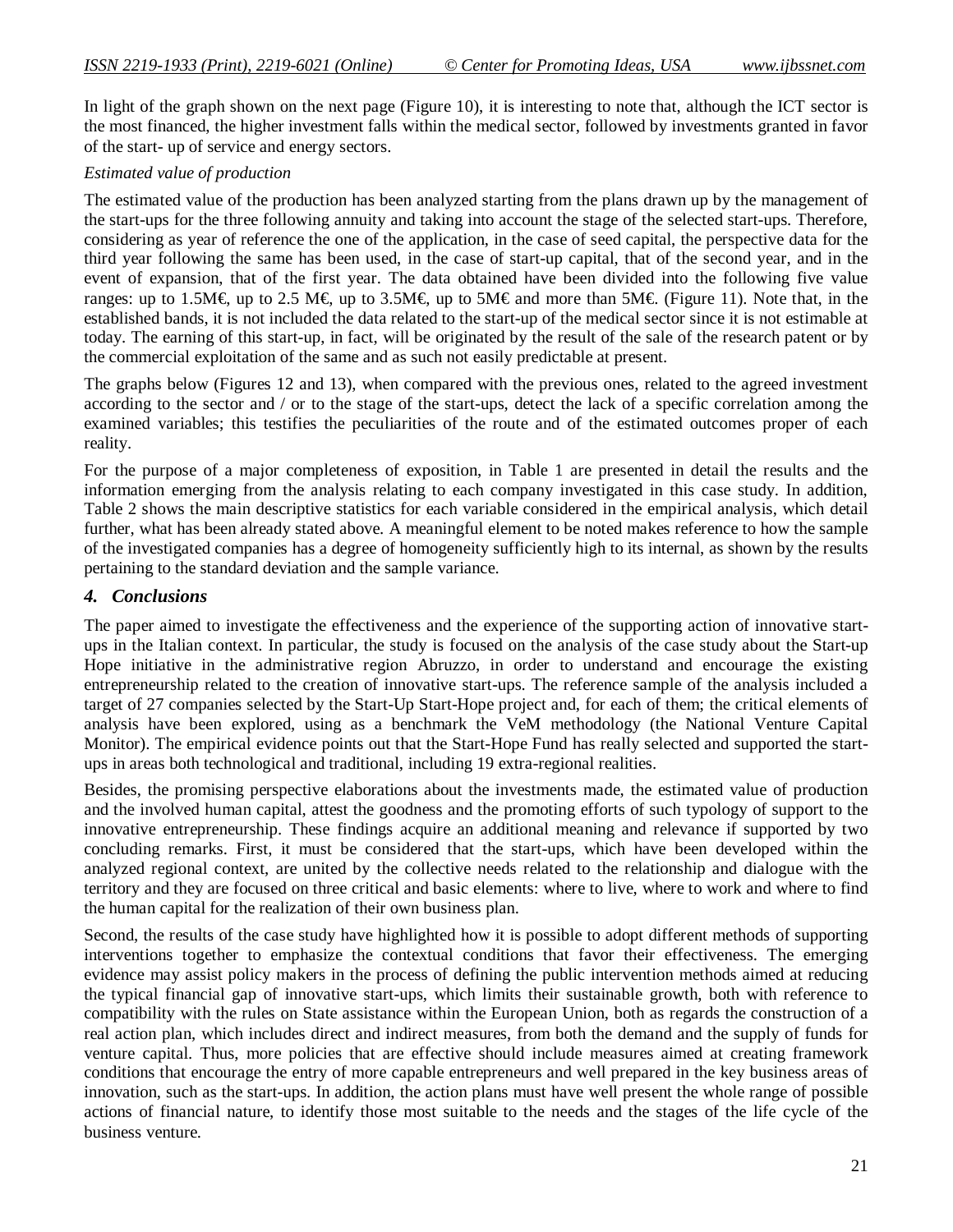However, while the study provides an effective contribution to literature about the innovative entrepreneurship development, our results should be considered only preliminary and they require a serious reconsideration of the assumptions that underpin the new programs supporting the venture start-ups. Therefore, a further investigation of the effectiveness of such programs, in the light of our results, may become an interesting area of research, and our wish is to encourage further exploratory efforts in this topic in rapid cognitive and applicative expansion.

## *Acknowledgement*

"The authors gratefully acknowledge FI.R.A. S.p.A. and its technical committee and staff for their work and for having granted the collection of empirical data. The authors are also grateful to two anonymous reviewers for their comments on earlier drafts."

## *References*

- Acs, Z. J., & Audretsch, D. B. (1990). The determinants of small-firm growth in US manufacturing. Applied Economics, 22(2), 143-153.
- Almeida, P., & Kogut, B. (1997). The exploration of technological diversity and geographic localization in innovation: start-up firms in the semiconductor industry. Small Business Economics, 9(1), 21-31.
- Andersson, M. (2015). Start-up rates, entrepreneurship culture and the business cycle: Swedish patterns from national and regional data. Innovation and Entrepreneurship in the Global Economy: Knowledge, Technology, and Internationalization, 162
- Antunes, A. R., & Cavalcanti, T. V. D. V. (2007). Start up costs, limited enforcement, and the hidden economy. EuropeanEconomicReview, 51(1), 203-224.
- Aouni, B., Colapinto, C., & La Torre, D. (2013). A cardinality constrained stochastic goal programming model with satisfaction functions for venture capital investment decision making. Annals of Operations Research, 205(1), 77-88.
- Ashourizadeh, S., Rezaei, S., Schott, T., & Vang, J. (2014). Entrepreneurs' human and social capital: direct and reinforcing benefits for export. International Journal of Entrepreneurship and Small Business, 21(2), 246- 267.
- Audretsch, D. B. (2000). Knowledge, Globalization and Regions: An Economist's Perspective. Regions, globalization, and the knowledge-based economy, 63-81.
- Autio, E., Kenney, M., Mustar, P., Siegel, D., & Wright, M. (2014). Entrepreneurial innovation: The importance of context. Research Policy, 43(7), 1097-1108.
- Baranenko, S. P., Dudin, M. N., Ljasnikov, N. V. E., & Busygin, K. D. (2014). Use of environmental approach to innovation-oriented development of industrial enterprises. American journal of applied sciences, 11(2), 189.
- Baumol, W. (2002). The Free-Market Innovation Machine. Princeton, NJ: Princeton University Press.
- Baumol, W. J. (2006). Education for Innovation: Entrepreneurial Breakthrough versus Corporate Incremental Improvements. NBER Innovation Policy and the Economy, 5(1), 33–56.
- Baumol, W. J. (2010). The micro theory of innovative entrepreneurship. Princeton, NJ: Princeton University Press.
- Binks, M. R., &Ennew, C. T. (1996). Growing firms and the credit constraint. Small Business Economics, 8(1), 17-25.
- Bonnet, J., Le Pape, N., & Nelson, T. (2016). The Route to High Growth: Patterns of Financial and Operational Decisions for New Firms in France. In Contemporary Entrepreneurship (pp. 95-110). Springer International Publishing.
- Boyer, T., & Blazy, R. (2014). Born to be alive? The survival of innovative and non-innovative French microstart-ups. Small Business Economics, 42(4), 669-683.
- Caliendo, M., & Künn, S. (2015). Getting back into the labor market: The effects of start-up subsidies for unemployed females. Journal of Population Economics, 28(4), 1005-1043.
- Coeurderoy, R., & Murray, G. (2014). Regulatory environments and the location decision: Evidence from the early foreign market entries of new-technology-based firms. In Location of International Business Activities (pp. 226-260). Palgrave Macmillan UK.
- Coleman, S., Cotei, C., & Farhat, J. (2016). The debt-equity financing decisions of US startup firms. Journal of Economics and Finance, 40(1), 105-126.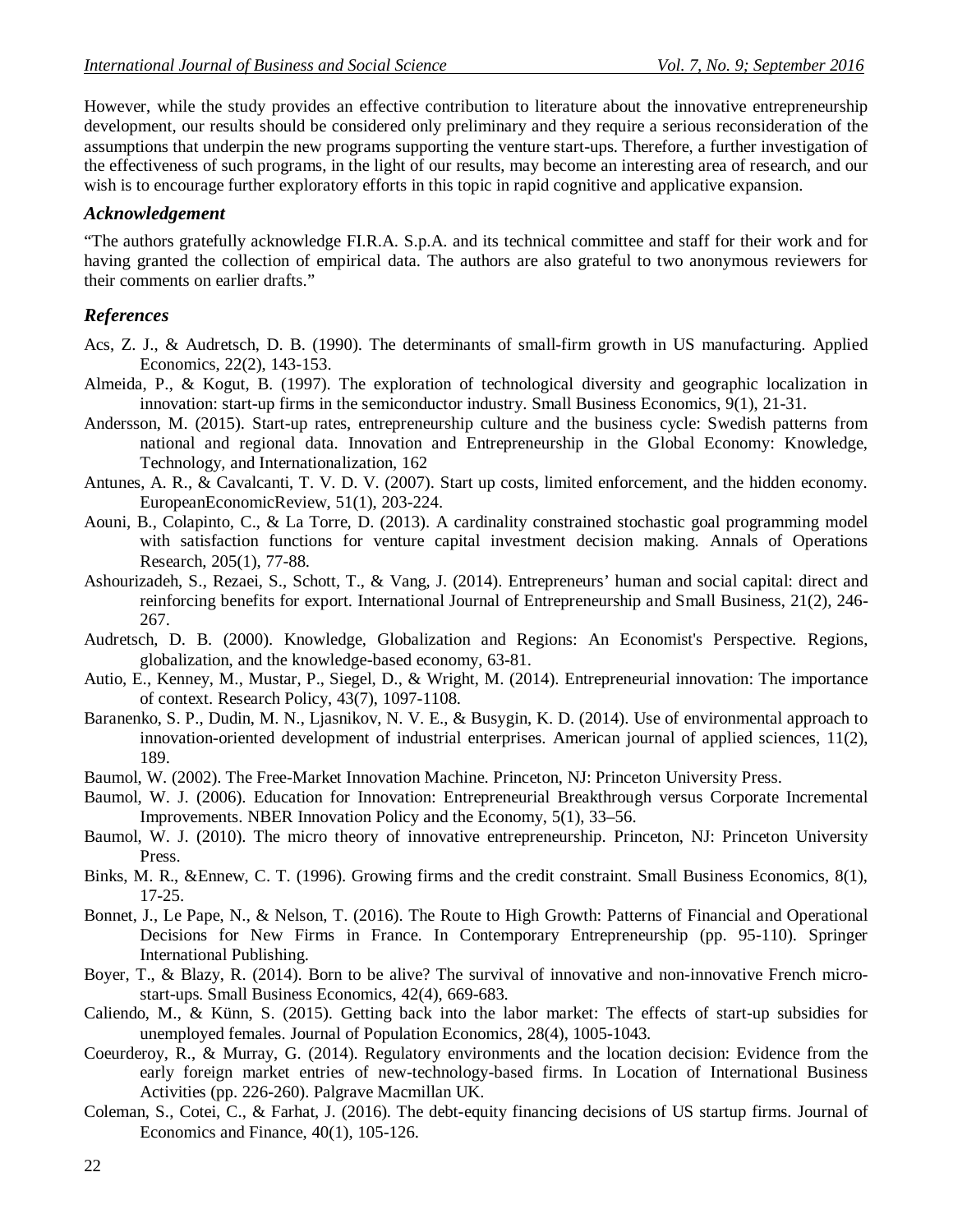- Commissione Europea (2001), Aiuti di Stato e Capitale di Rischio (2001/C 235/03), Gazzetta ufficiale delle Comunità europee, 21/08/2001.
- Conti, A., Thursby, M., & Rothaermel, F. T. (2013). Show Me the Right Stuff: Signals for High‐Tech Startups. Journal of Economics & Management Strategy, 22(2), 341-364.
- Cooper, A. C., Gimeno-Gascon, F. J., & Woo, C. Y. (1994). Initial human and financial capital as predictors of new venture performance. Journal of business venturing, 9(5), 371-395.
- Cooper, R. G., & Kleinschmidt, E. J. (1986). An investigation into the new product process: steps, deficiencies, and impact. Journal of product innovation management, 3(2), 71-85.
- Cumming, D. J., & MacIntosh, J. G. (2006). Crowding out private equity: Canadian evidence. Journal of Business venturing, 21(5), 569-609.
- Cumming, D., & Dai, N. (2010). Local bias in venture capital investments. Journal of Empirical Finance, 17(3), 362-380.
- David, P. A., Hall, B. H., & Toole, A. A. (2000). Is public R&D a complement or substitute for private R&D? A review of the econometric evidence. Research Policy, 29(4), 497-529.
- Dehlen, T., Zellweger, T., Kammerlander, N., & Halter, F. (2014). The role of information asymmetry in the choice of entrepreneurial exit routes. Journal of Business Venturing, 29(2), 193-209.
- Dubocage, E., & Rivaud-Danset, D. (2002). Government policy on venture capital support in France. Venture Capital: An International Journal of Entrepreneurial Finance, 4(1), 25-43.
- European Commission (2005), Best Practices of public support for early-stage equity finance. Final Report, September.
- Festel, G., Wuermseher, M., & Cattaneo, G. (2013). Valuation of early stage high-tech start-up companies. International Journal of Business, 18(3), 216.
- Gualandri, E., & Schwizer, P. (2008). Bridging the Equity gap: ilcasodelle PMI innovative. Studi e note di economia, 13(1-2008), 101-138.
- Hanks, S. H. (2015). The organization life cycle: Integrating content and process. Journal of Small Business Strategy, 1(1), 1-12.
- Harzing, A. W., & Giroud, A. (2014). The competitive advantage of nations: An application to academia. Journal of Informetrics, 8(1), 29-42.
- Henderson, R. (1993). Underinvestment and incompetence as responses to radical innovation: Evidence from the photolithographic alignment equipment industry. The RAND Journal of Economics, 248-270.
- Hyytinen, A., Pajarinen, M., & Rouvinen, P. (2015). Does innovativeness reduce startup survival rates?.Journal of Business Venturing, 30(4), 564-581.
- Iacobucci, D., Micozzi, A., & Micozzi, F. (2016). Rapporto sull'imprenditorialita'nelle Marche-2015. Economia Marche-Journal of AppliedEconomics, 34(2).
- Ibrahim, D. M. (2014). Equity Crowd funding: A Market for Lemons?.William & Mary Law School Research Paper, (09-292).
- Jääskeläinen, M., Maula, M., & Murray, G. (2007). Profit distribution and compensation structures in publicly and privately funded hybrid venture capital funds. Research Policy, 36(7), 913-929.
- Kanniainen, V., & Keuschnigg, C. (2004). Start-up investment with scarce venture capital support. Journal of Banking & Finance, 28(8), 1935-1959.
- Kibler, E., Kautonen, T., & Fink, M. (2014). Regional social legitimacy of entrepreneurship: Implications for entrepreneurial intention and start-up behaviour. Regional Studies, 48(6), 995-1015.
- Klotz, A. C., Hmieleski, K. M., Bradley, B. H., & Busenitz, L. W. (2014). New venture teams a review of the literature and roadmap for future research. Journal of Management, 40(1), 226-255.
- Kochenkova, A., Grimaldi, R., & Munari, F. (2015). Public policy measures in support of knowledge transfer activities: a review of academic literature. The Journal of Technology Transfer, 1-23.
- Lawton, T. C. (2002). Missing the target: assessing the role of government in bridging the European equity gap and enhancing economic growth. Venture Capital: An International Journal of Entrepreneurial Finance, 4(1), 7-23.
- Leleux, B., & Surlemont, B. (2003). Public versus private venture capital: seeding or crowding out? A pan-European analysis. Journal of Business Venturing, 18(1), 81-104.
- Lerner, J. (2002). When bureaucrats meet entrepreneurs: the design of effective public venture capital' programmes. The Economic Journal, 112(477), F73-F84.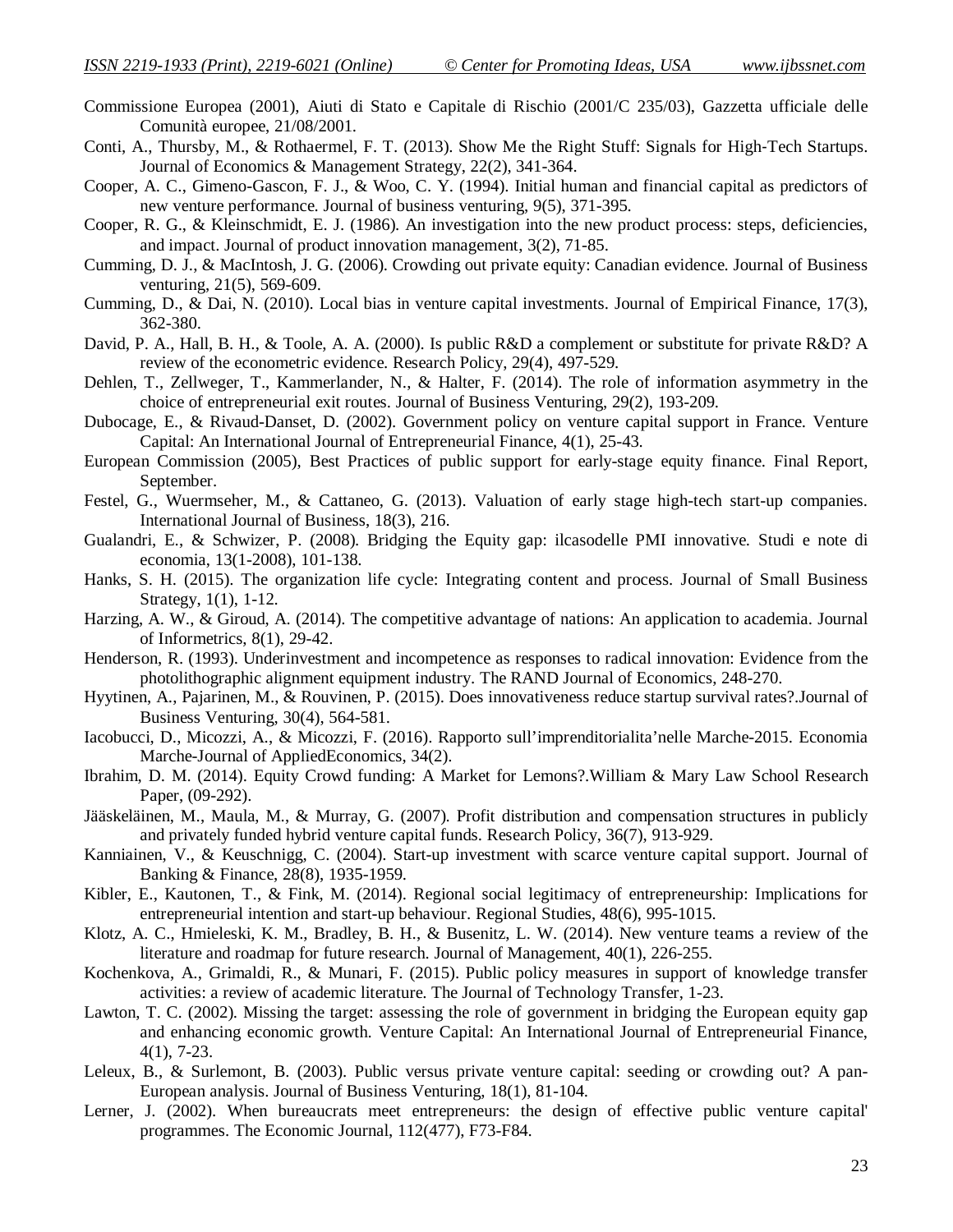- McGlue, D. (2002). The funding of venture capital in Europe: issues for public policy. Venture Capital: An International Journal of Entrepreneurial Finance, 4(1), 45-58.
- Mohsin, A. A., Halim, H. A., & Ahmad, N. H. (2015). Competitive intelligence among SMEs: assessing the role of entrepreneurial attitude orientation on innovation performance. In Innovation, Finance, and the Economy (pp. 15-22). Springer International Publishing.
- Nooteboom, B. (1994). Innovation and diffusion in small firms: theory and evidence. Small Business Economics, 6(5), 327-347.
- OECD (2004), Financing Innovative SMEs in a Global Economy.
- OECD (2006), The SME financing gap (Vol. I). Theory and Evidence.
- Padovani, R., & Provenzano, G. L. C. (2015). A System Framework for a Competitive Re launch of the South and the Country. Rivista economicadel Mezzogiorno, 29(3-4), 613-638.
- Prianichnikov, D. (2013). Financing Innovation Companies: From Government Support to IPO. Problems of Economic Transition, 56(6), 68-75.
- Sahut, J. M., & Peris-Ortiz, M. (2014). Small business, innovation, and entrepreneurship. Small Business Economics, 42(4), 663-668
- Schumpeter, J. A. (1943). Capitalism in the postwar world.
- Storey, D. J., & Tether, B. S. (1998). New technology-based firms in the European Union: an introduction. Research policy, 26(9), 933-946.
- Stucki, T. (2014). Success of start-up firms: the role of financial constraints. Industrial and Corporate Change, 23(1), 25-64.
- Szerb, L. A., Acs, Z., &Autio, E. (2013). Entrepreneurship and policy: The national system of entrepreneurship in the European Union and in its member countries. Entrepreneurshipresearch journal, 3(1), 9-34.
- Vertis SGR, AIFI & LIUC (a cura di) (2013), Venture Capital Monitor, rapporto Italia 2013.
- Wongsunwai, W. (2013). The Effect of External Monitoring on Accrual‐Based and Real Earnings Management: Evidence from Venture‐Backed Initial Public Offerings\*. Contemporary Accounting Research, 30(1), 296-324.



**Figure 1:** Analyzed Start-up Status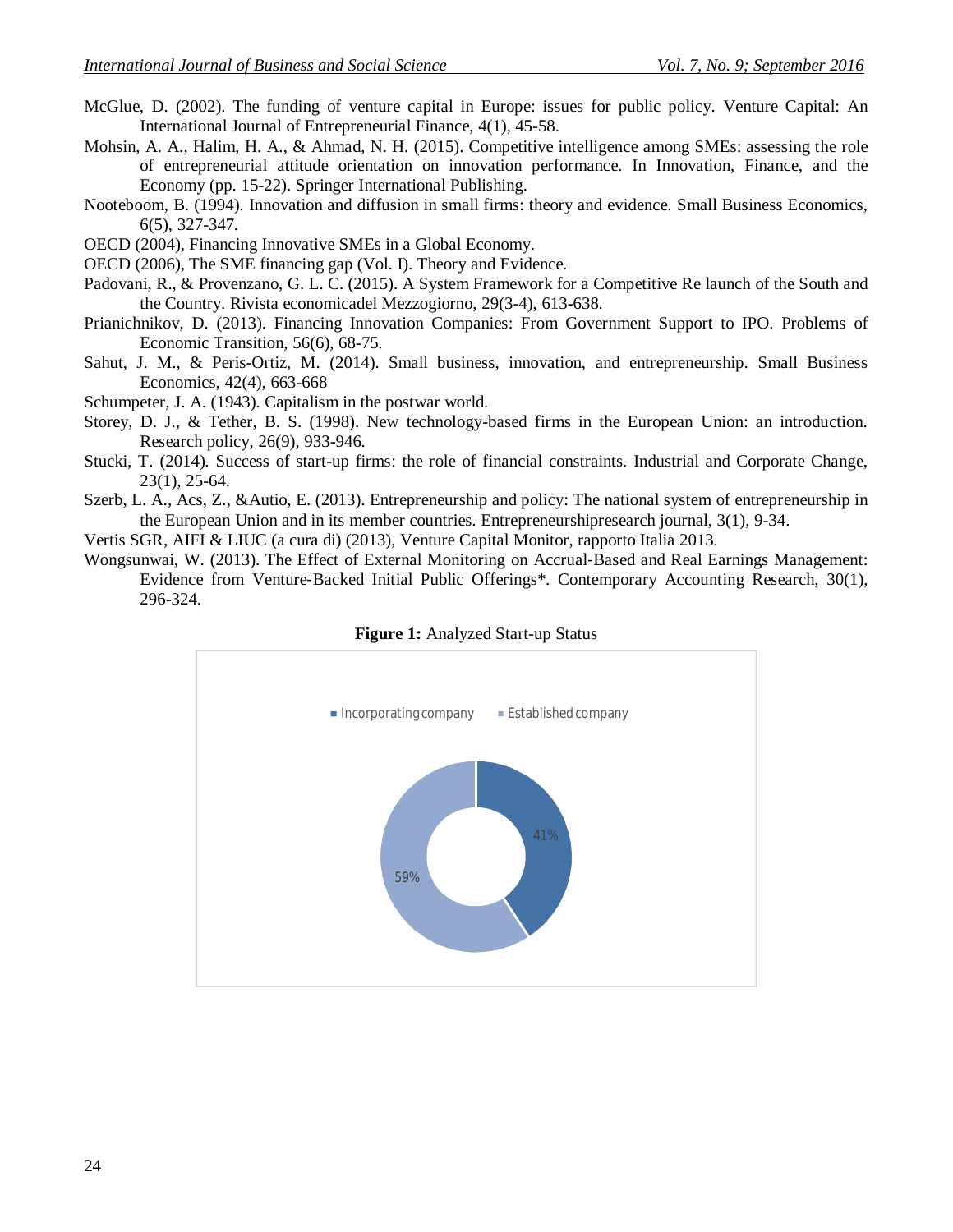Figure 2: Investment distribution by start-up status



**Figure 3:** Stage of analyzed start-ups



**Figure 4**: Investment distribution by start-up stages

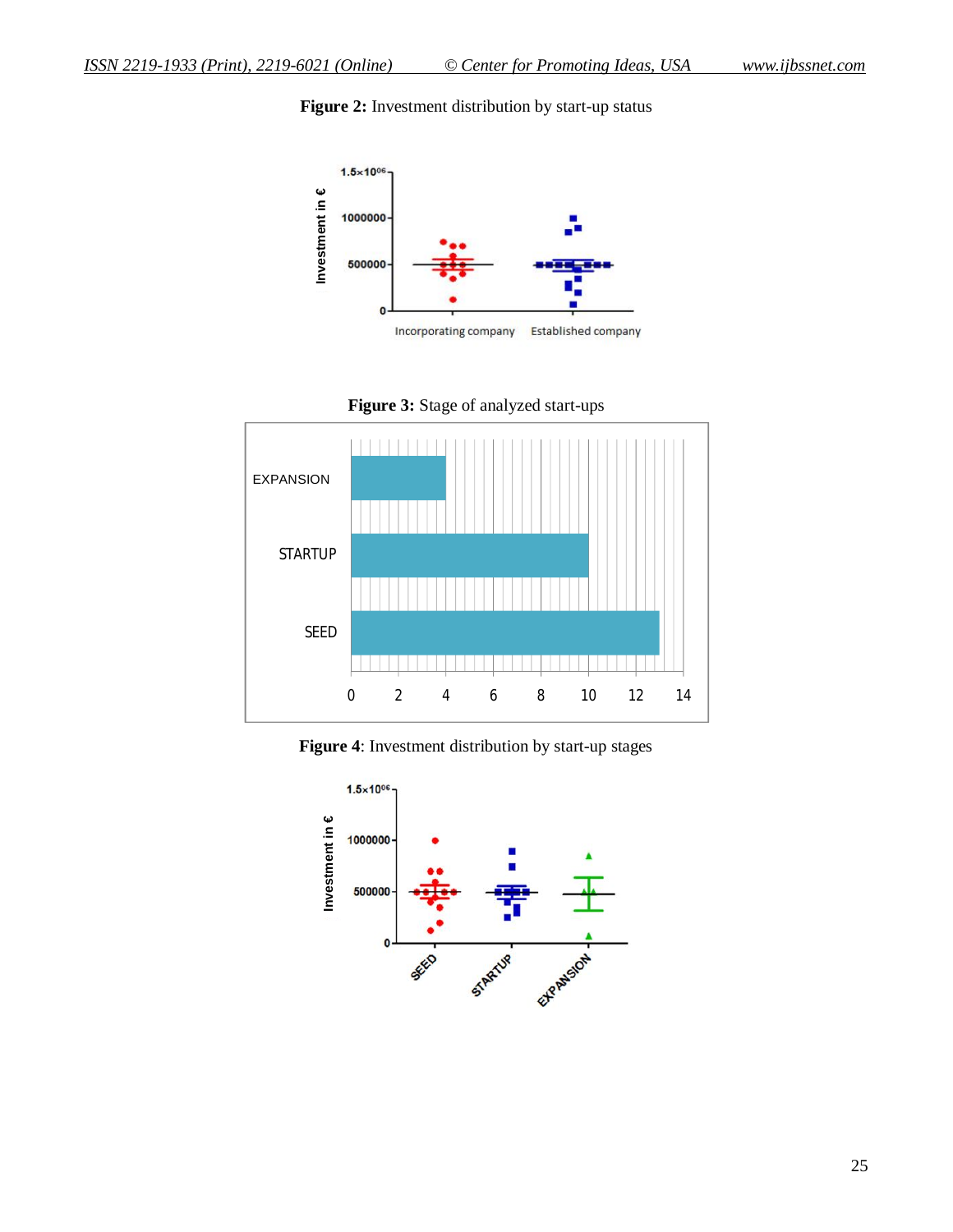

## **Figure 5:** Typology of investment and geographical distribution



Figure 7: Distribution of the investment by origin of the deal

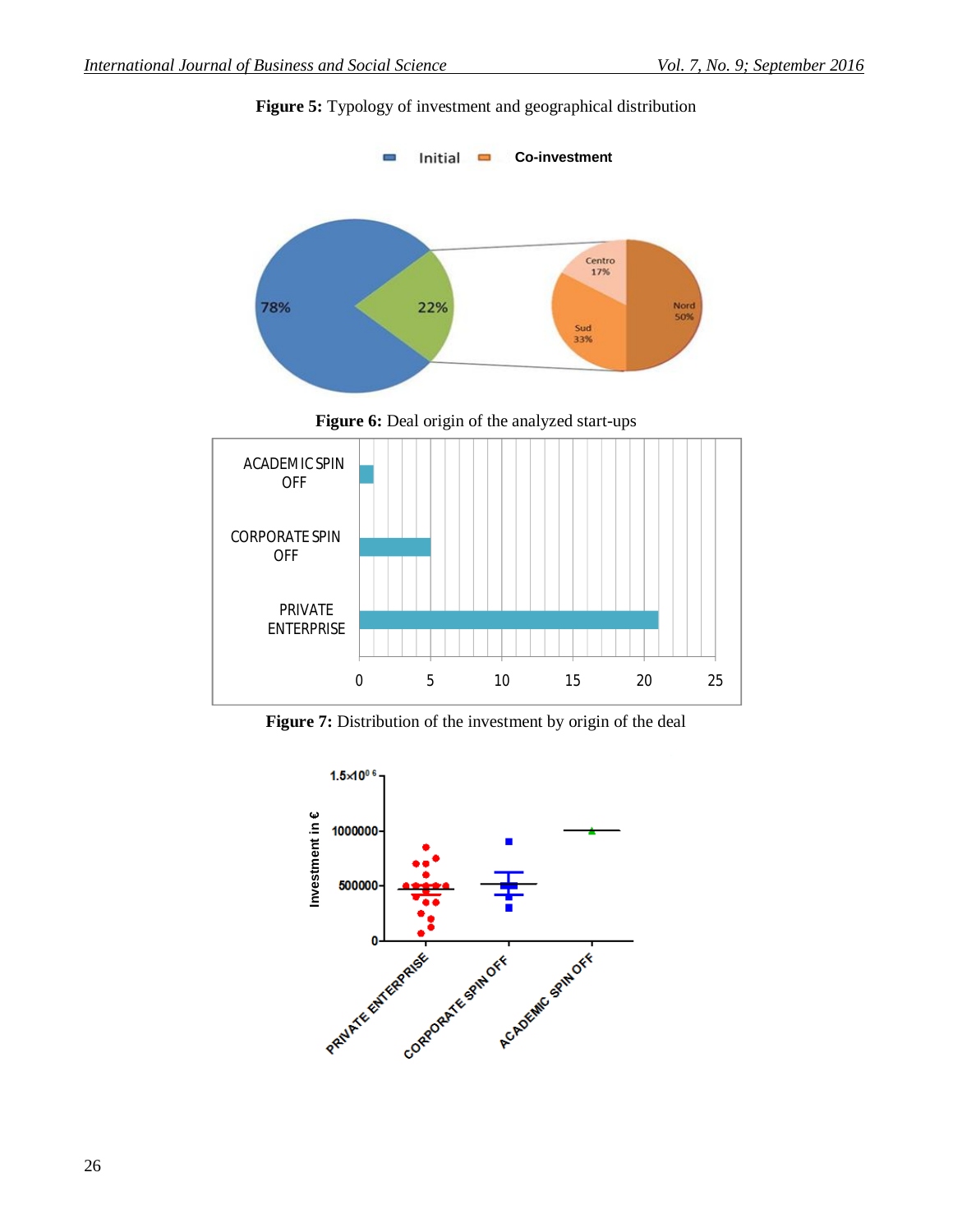

**Figure 8:** Investment allowed for the analyzed start-ups

Figure 9: Sector of activity of the analyzed start-up



Figure 10: Investment distribution by sectors of activity



**Agri food ICT Energy Industry Medical Service**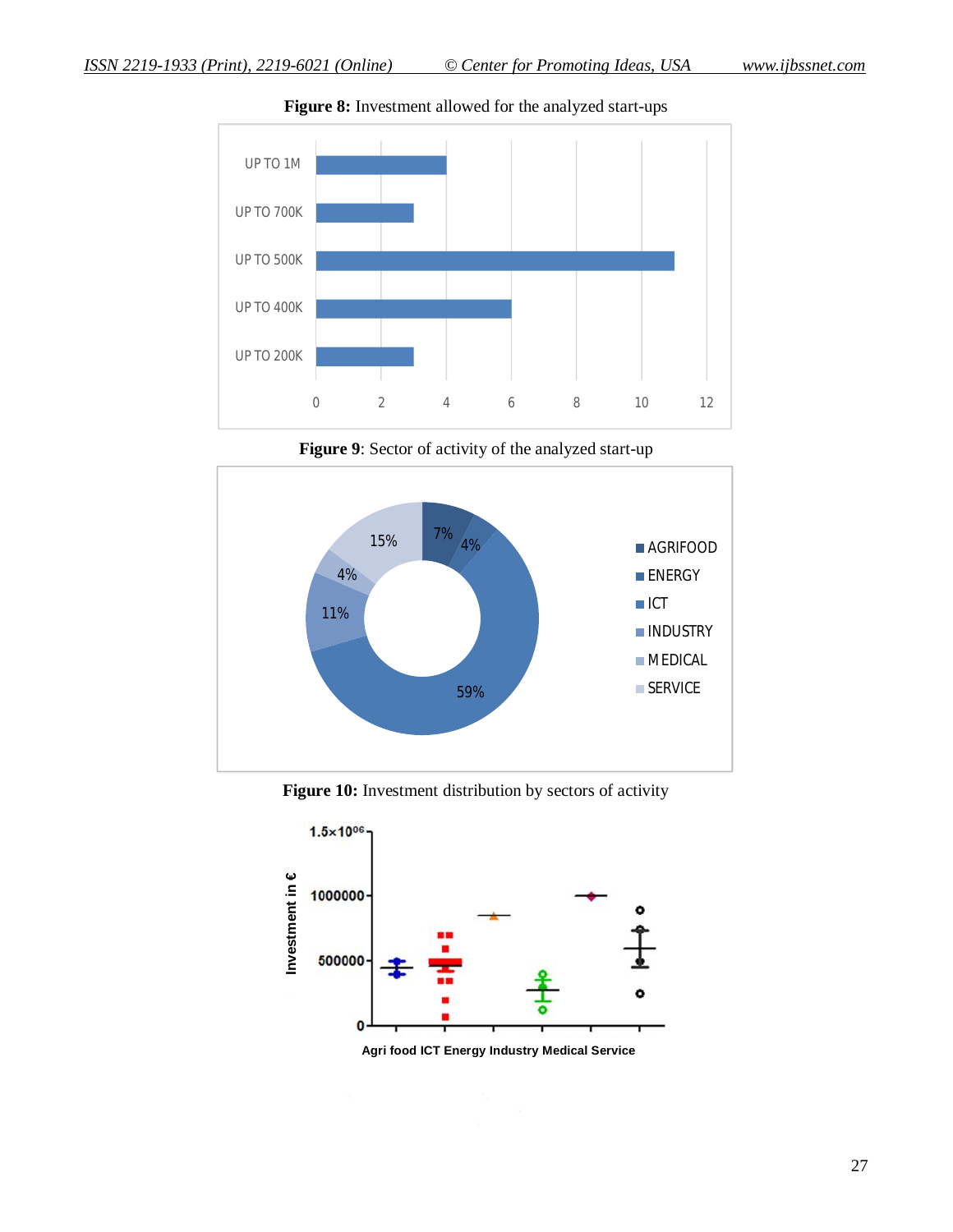

Figure 11: Estimated value of production of the analyzed start-ups

Figure 12: Distribution of production value by sector



Figure 13: Distribution of production value by stage

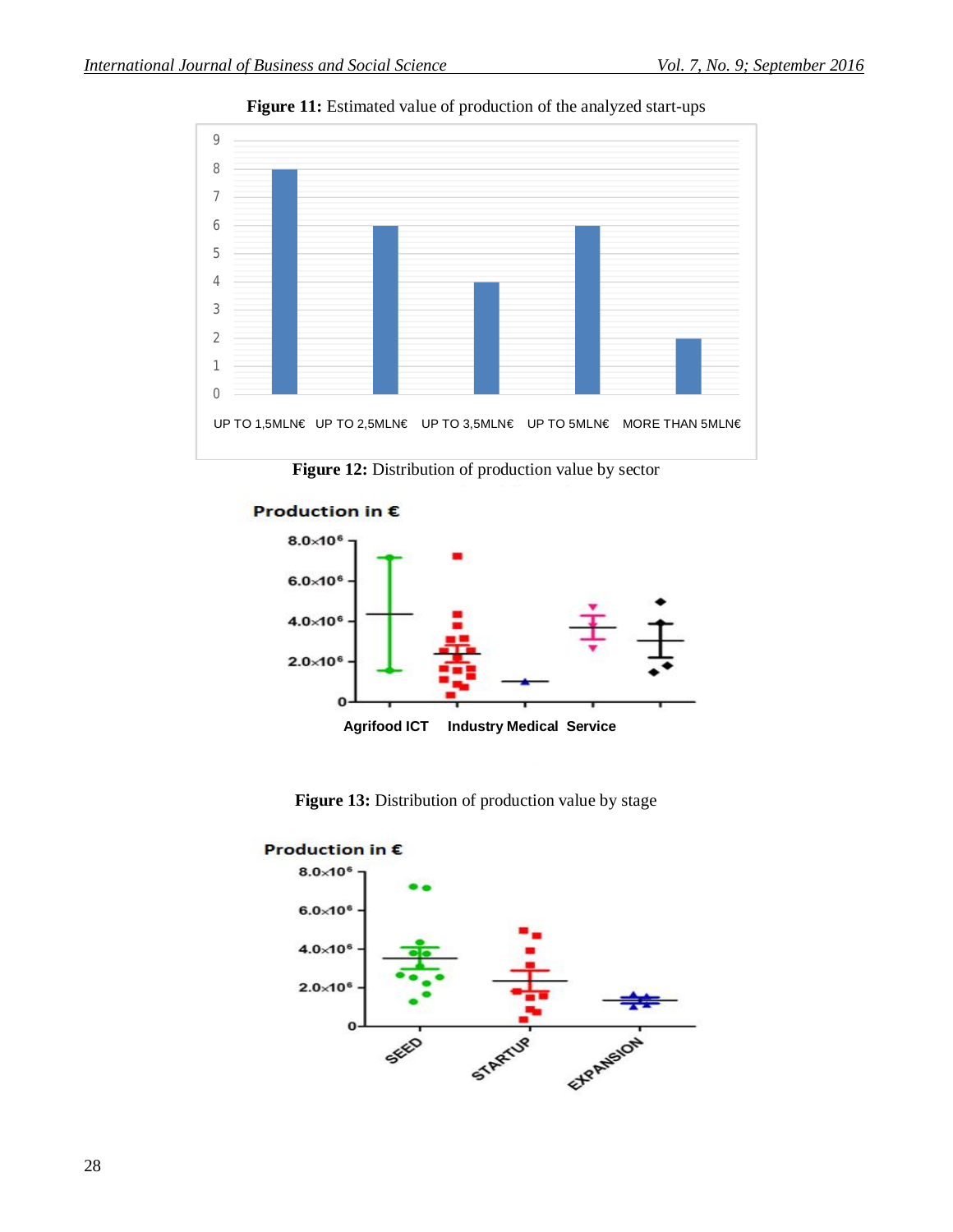| Firm<br>numb<br>er | Firm<br>status               | Year<br>οf<br>establi<br>shment | Investment<br>allowed in<br>€ | Initial    | $Co-$<br>Investiment | Innovati<br>ve<br>startup | Geographic<br>al origin  | Avera<br>geage<br>of<br>founde<br>$\Gamma \mathrm{S}$ | Numbe<br>rof<br>founde<br>rs | Sector of<br>activity | <b>Statusex</b><br>ecution | Spin<br>Off | Value<br>of<br>produc<br>tion<br>1/2/3<br>year in<br>€ |
|--------------------|------------------------------|---------------------------------|-------------------------------|------------|----------------------|---------------------------|--------------------------|-------------------------------------------------------|------------------------------|-----------------------|----------------------------|-------------|--------------------------------------------------------|
| 1                  | Established                  | 2012                            | 850000.00                     | <b>YES</b> | <b>NOT</b>           | <b>YES</b>                | Centre Italy             | 49                                                    | $\overline{4}$               | energy                | expansio<br>$\mathbf n$    | <b>NOT</b>  | 10310<br>00.00                                         |
| 2                  | Incorporati<br>ng<br>company |                                 | 700000.00                     | <b>YES</b> | <b>NOT</b>           | <b>NOT</b>                | Abroad<br>(ilinois)      | 38                                                    | 5                            | ICT                   | seed                       | <b>NOT</b>  | 43505<br>80.00                                         |
| 3                  | Established                  | 2012                            | 1000000.00                    | <b>YES</b> | <b>NOT</b>           | <b>YES</b>                | Centre Italy<br>/Abruzzo | 56                                                    | 3                            | medical               | seed                       | <b>YES</b>  | 0.00                                                   |
| $\overline{4}$     | Established                  | 2013                            | 500000.00                     | <b>YES</b> | <b>NOT</b>           | <b>YES</b>                | South Italy              | 45                                                    | 5                            | turism                | seed                       | <b>NOT</b>  | 25313<br>17.00                                         |
| 5                  | Established                  | 2013                            | 500000.00                     | <b>YES</b> | <b>NOT</b>           | <b>YES</b>                | South Italy              | 28                                                    | $\overline{c}$               | digitalega<br>ming    | seed                       | <b>NOT</b>  | 31126<br>20.00                                         |
| 6                  | Established                  | 2012                            | 500000.00                     | <b>YES</b> | <b>NOT</b>           | <b>YES</b>                | Centre Italy<br>/Abruzzo | 38                                                    | 9                            | ICT                   | seed                       | <b>NOT</b>  | 25477<br>55.00                                         |
| $\boldsymbol{7}$   | Established                  | 2013                            | 900000.00                     | <b>YES</b> | <b>NOT</b>           | <b>YES</b>                | Centre Italy<br>/Abruzzo | 42                                                    | 8                            | service               | startup                    | <b>YES</b>  | 14850<br>00.00                                         |
| 8                  | Established                  | 2011                            | 500000.00                     | <b>YES</b> | <b>NOT</b>           | <b>YES</b>                | South Italy              | 34                                                    | $\overline{c}$               | <b>ICT</b>            | seed                       | <b>NOT</b>  | 22211<br>00.00                                         |
| 9                  | Incorporati<br>ng<br>company |                                 | 600000.00                     | <b>YES</b> | <b>NOT</b>           | <b>NOT</b>                | Centre Italy             | 48                                                    | $\overline{4}$               | ICT                   | startup                    | <b>NOT</b>  | 74634<br>0.00                                          |
| 10                 | Incorporati<br>ng<br>company |                                 | 126000.00                     | <b>YES</b> | <b>NOT</b>           | <b>NOT</b>                | Centre Italy<br>/Abruzzo | 45                                                    | $\overline{c}$               | industry              | seed                       | <b>NOT</b>  | 37569<br>25.00                                         |
| 11                 | Incorporati<br>ng<br>company |                                 | 700000.00                     | <b>YES</b> | <b>NOT</b>           | <b>NOT</b>                | Centre Italy             | 41                                                    | $\mathbf{1}$                 | digitalega<br>ming    | seed                       | <b>NOT</b>  | 72350<br>00.00                                         |
| 12                 | Established                  | 2012                            | 500000.00                     | <b>YES</b> | <b>NOT</b>           | <b>YES</b>                | South Italy              | 42                                                    | $\overline{4}$               | Ict                   | expansio<br>$\mathbf n$    | <b>NOT</b>  | 16640<br>00.00                                         |
| 13                 | Established                  | 2011                            | 500000.00                     | <b>NOT</b> | <b>YES</b>           | <b>YES</b>                | North Italy              | 39                                                    | $\overline{7}$               | digitalega<br>ming    | expantio<br>$\bf n$        | <b>NOT</b>  | 15709<br>67.00                                         |
| 14                 | Established                  | 2013                            | 500000.00                     | <b>NOT</b> | <b>YES</b>           | <b>NOT</b>                | South Italy              | 36                                                    | $\overline{4}$               | digitalega<br>ming    | startup                    | <b>NOT</b>  | 31610<br>27.00                                         |
| 15                 | Incorporati<br>ng<br>company |                                 | 750000.00                     | <b>YES</b> | <b>NOT</b>           | <b>NOT</b>                | North Italy              | 46                                                    | $\sqrt{2}$                   | service               | startup                    | <b>NOT</b>  | 39237<br>50.00                                         |
| 16                 | Incorporati<br>ng<br>company |                                 | 400000.00                     | <b>YES</b> | <b>NOT</b>           | <b>NOT</b>                | Centre Italy<br>/Abruzzo | 51                                                    | 1                            | industry              | seed                       | <b>YES</b>  | 26582<br>83.00                                         |
| 17                 | Established                  | 2013                            | 350000.00                     | NO         | <b>YES</b>           | <b>YES</b>                | North Italy              | 43                                                    | 3                            | digitalega<br>ming    | startup                    | <b>NOT</b>  | 34700<br>0.00                                          |
| 18                 | Incorporati<br>ng<br>company |                                 | 400000.00                     | <b>YES</b> | <b>NOT</b>           | <b>NOT</b>                | South Italy              | 30                                                    | 3                            | agrofood              | seed                       | <b>NOT</b>  | 71600<br>00.00                                         |
| 19                 | Incorporati<br>ng<br>company |                                 | 350000.00                     | <b>YES</b> | <b>NOT</b>           | <b>NOT</b>                | Centre Italy<br>/Abruzzo | 30                                                    | $\overline{c}$               | digitalega<br>ming    | seed                       | <b>NOT</b>  | 37880<br>00.00                                         |
| 20                 | Established                  | 2012                            | 300000.00                     | YES        | <b>NOT</b>           | YES                       | Centre Italy<br>/Abruzzo | 40                                                    | 2                            | industry              | startup                    | YES         | 46950<br>00.00                                         |
| 21                 | Established                  | 2014                            | 250000.00                     | <b>NOT</b> | <b>YES</b>           | <b>YES</b>                | Centre Italy             | 49                                                    | $\overline{5}$               | service               | startup                    | <b>NOT</b>  | 49715<br>83.00                                         |
| 22                 | Established                  | 2014                            | 200000.00                     | NOT        | <b>YES</b>           | <b>YES</b>                | North Italy              | 30                                                    | $\overline{c}$               | turism                | seed                       | <b>NOT</b>  | 16640<br>00.00                                         |
| 23                 | Incorporati<br>ng<br>company |                                 | 500000.00                     | <b>YES</b> | <b>NOT</b>           | <b>NOT</b>                | North Italy              | 34                                                    | $\mathbf{1}$                 | agrofood              | startup                    | <b>NOT</b>  | 18130<br>00.00                                         |
| 24                 | Incorporati<br>ng<br>company |                                 | 500000.00                     | <b>YES</b> | NOT                  | <b>NOT</b>                | Centre Italy             | 44                                                    | $\mathbf{1}$                 | digitalega<br>ming    | startup                    | <b>YES</b>  | 88100<br>0.00                                          |
| 25                 | Incorporati<br>ng<br>company |                                 | 500000.00                     | <b>YES</b> | <b>NOT</b>           | <b>NOT</b>                | Centre Italy<br>/Abruzzo | 24                                                    | $\overline{c}$               | agrofood              | startup                    | <b>YES</b>  | 15703<br>07.00                                         |
| 26                 | Established                  | 2013                            | 450000.00                     | <b>YES</b> | <b>NOT</b>           | <b>YES</b>                | North Italy              | 39                                                    | 8                            | ICT                   | seed                       | <b>NOT</b>  | 12765<br>00.00                                         |
| 27                 | Established                  | 2013                            | 69295.00                      | <b>NOT</b> | <b>YES</b>           | <b>YES</b>                | South Italy              | 32                                                    | $5^{\circ}$                  | digitalega<br>ming    | expansio<br>$\mathbf n$    | <b>NOT</b>  | 11299<br>74.00                                         |
|                    |                              |                                 | 13395295.0<br>$\bf{0}$        |            |                      |                           |                          |                                                       |                              |                       |                            |             | 71292<br>028.00                                        |

## **Table 1: Summary of the analyzed firms**